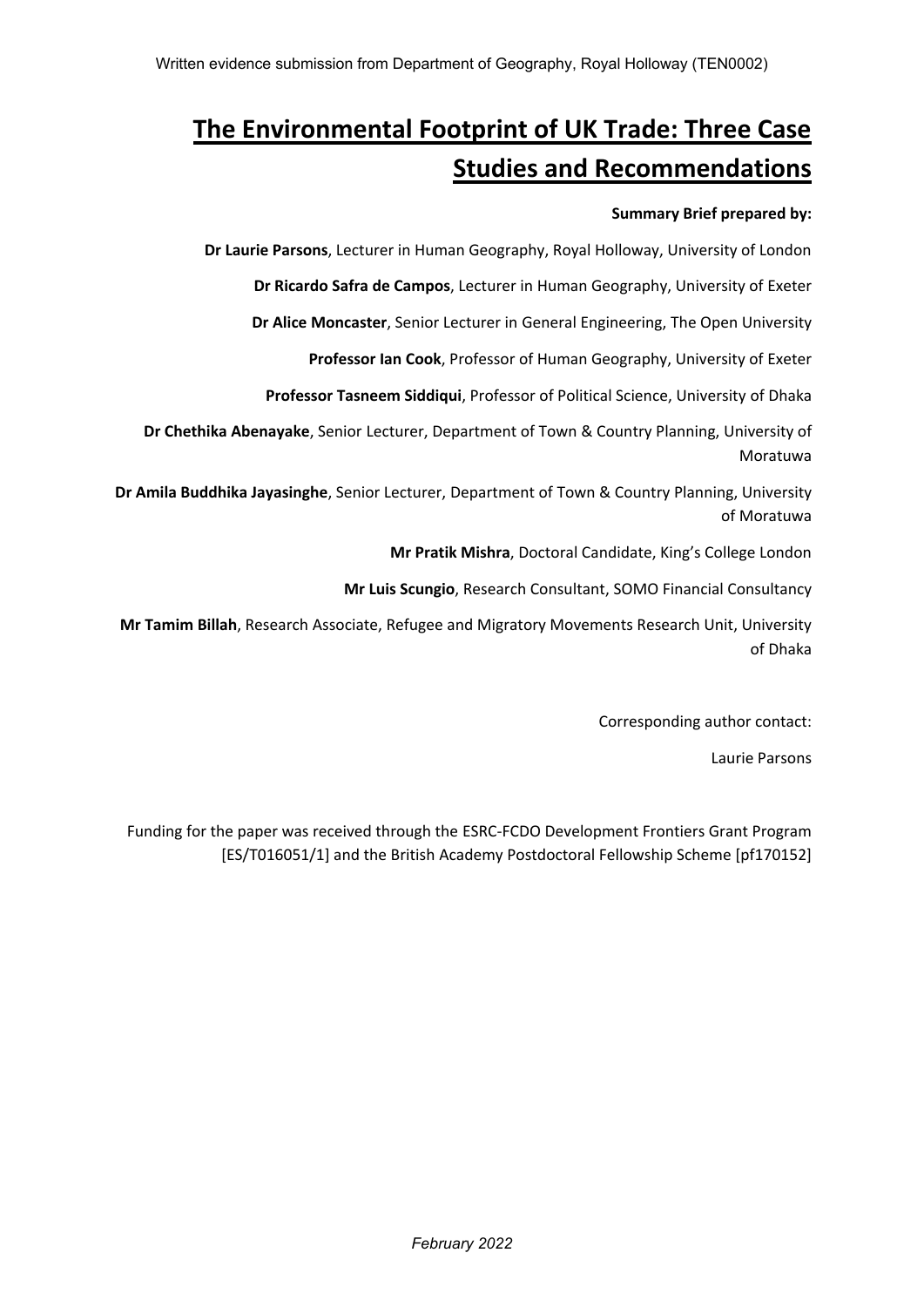## **The Environmental Footprint of UK Trade**

1. Neither climate change, nor its impacts are domestic issues, yet we continue to view both through a national lens. The vast network of processes and interconnections that make up the global economy not only underpin and distribute the production of carbon, but shape its impacts also, distributing processes of production – and the environmental impacts that go with them – to places far from where those goods are ultimately used. The goal of this brief is to exemplify the complexity of the processes that shape environmental change – and in doing so, to highlight the shortcomings of the national accounting mechanisms used to measure it – but also to raise the question of responsibility. How environmental degradation is measured and how its costs are attributed and managed are two elements within the same equation. In pursuit of a new approach, each of the below recommendations highlights distinct dimensions of this issue with reference to specific case studies.

## **Case study 1: Brick imports from South Asia to the UK**

2. The first case examined here concerns the rapidly growing phenomenon of brick importation from outside the UK. Once self-sufficient in terms of brick production, the UK has since the recession of 2008 seen production fall behind demand. As a result, the UK has now risen to become the world's largest importer of bricks, importing more than 400,000 in 2019 (HMRC, 2020). Moreover, these bricks are coming from further and further afield. Bricks imported from outside the EU increased more than tenfold in the five years between 2015 and 2019, from 3,088,902 to 32,942,280: a low value, high weight trade that generates carbon on an enormous scale. Produced in largely unregulated kilns and shipped thousands of miles by boat, a three-kilogram house brick imported from outside the EU has a carbon cost three times higher than one produced domestically. Worse still, they carry with them a legacy of local environmental destruction and human exploitation on a scale that the UK has long since eliminated domestically, yet on which the goods we consume continue to depend.

## **Case study 2: Garment Imports from Cambodia to the UK**

3. In the second case, that of Cambodia, the aim is to highlight the role of the country within a wider process of trade and environmental destruction. A garment labelled "Made in Cambodia" tells only a small part of a far larger, global story. Cambodia has no cotton fields and neither produces, nor processes the raw materials which comprise its clothes. Rather, these materials have come in many cases from as far away as the United States, Ivory Coast or Brazil. The vast majority, 84%, of cotton exports from Cambodia to the UK come directly or indirectly from China: a country whose status as 'the world's factory' (Mees, 2016) has come at a heavy environmental cost (Albert and Xu, 2016). With China now committed to net zero in the next four decades, many high emission and environmentally damaging production processes are being moved to countries with a net carbon budget remaining, such as Cambodia. To meet the energy demand for this expanded production, Cambodia is investing heavily in coal power, increasing grid intensity from a planned 5.2 tons C02/ ton garments under its previous energy plan, to 8.3 tons of C02/ ton garments under the new plan. This will result in an increase in the UK's imported emissions of the equivalent of burning 70,000 tons of coal each year.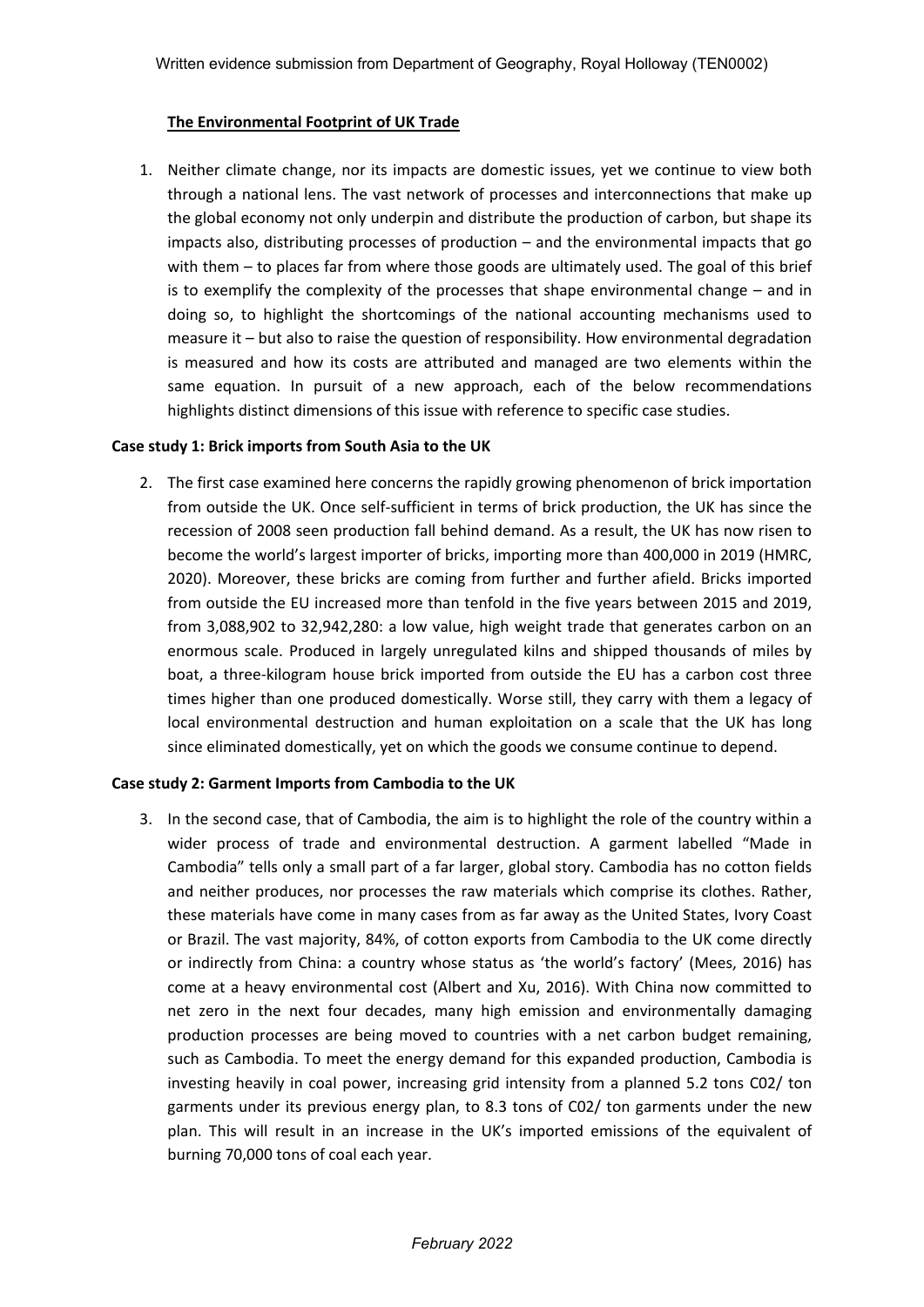## **Case Study 3: Tea Imports from Sri Lanka to the UK**

4. The third part of this study explores the production of Ceylon tea in Sri Lanka's central highlands. Long a central pillar of the Sri Lankan economy, the tea trade has suffered in recent years, as the impacts of climate change increase costs and reduce yields. Tea plantations have begun to decline and become more risky to work in due to intense, climate change-linked rainfall. From 1990 to 2001, an average of 587 Sri Lankans were affected by landslides each year. From 2002 to 2019, this annual figure rose to 15,400: a 26-fold increase. Tea plantations play a key role in increasing this risk, being linked to over 60% of landslides according to studies elsewhere. In Sri Lanka, British tea plantations are located in areas of extremely high landslide risk, with 44% located in areas of high landslide risk and 3.4% located in areas facing the highest level of landslide risk.

#### **The Problem: Environmental impacts in a Dynamic, Complex and International Economy**

- 5. Although each of these cases focuses upon a distinct commodity and geographical area, they demonstrate in combination how the environmental regulations that appear in a domestic sense to resolve issues of environmental degradation frequently induce the mobility of environmental impacts across borders and beyond the reach of predominantly nationally focused regulations. Carbon emissions are then hidden by the complexity of the supply chains within which they are emitted. With international transport emissions, in particular, tending to fall outside of the purview of regulation, the result is a substantial source of carbon emissions hidden amidst the movement of international trade.
- 6. Moreover, an additional element is the intensification of climate-linked hazards in British supply chains. As rising atmospheric carbon concentrations increase the risk of extreme weather and natural hazards, processes of international trade shape, direct and intensify its impacts. Indeed, as is increasingly recognised, the impacts of disasters is articulated by the socioeconomic circumstances within which they manifest (Natarajan and Parsons, 2021; Kelman, 2020; Mora, 2009). Carbon emissions may therefore increase the likelihood of a given hazard – floods, or heavy rain, for example – but whether that hazard becomes a *disaster* in which lives are lost or displaced, and homes and livelihoods destroyed, depends upon the conditions it finds. Thus, it is these elements *in combination* that constitutes the full disaster footprint of international trade. For example:
	- a. In the "brick belt" of Bangladesh and India, excavated paddy fields in the vicinity of sand dredged rivers, shaped by bricks produced for UK consumers, become focal points of vulnerability to flooding, whilst pollution and environmental degradation render adaptation more challenging for those affected.
	- b. In the Cambodian garment industry, goods made for British consumers are linked to large scale deforestation in order to provide fuel for ironing processes, leading to local environmental degradation, and intensifying rainfall change and flooding
	- c. In the Sri Lankan highlands, similarly, heavy rains linked to climate change present a far greater risk to those lands reformed for tea production than others around them, thereby directing and channelling the risk of landslides towards those tasked with producing the beverage for British consumers.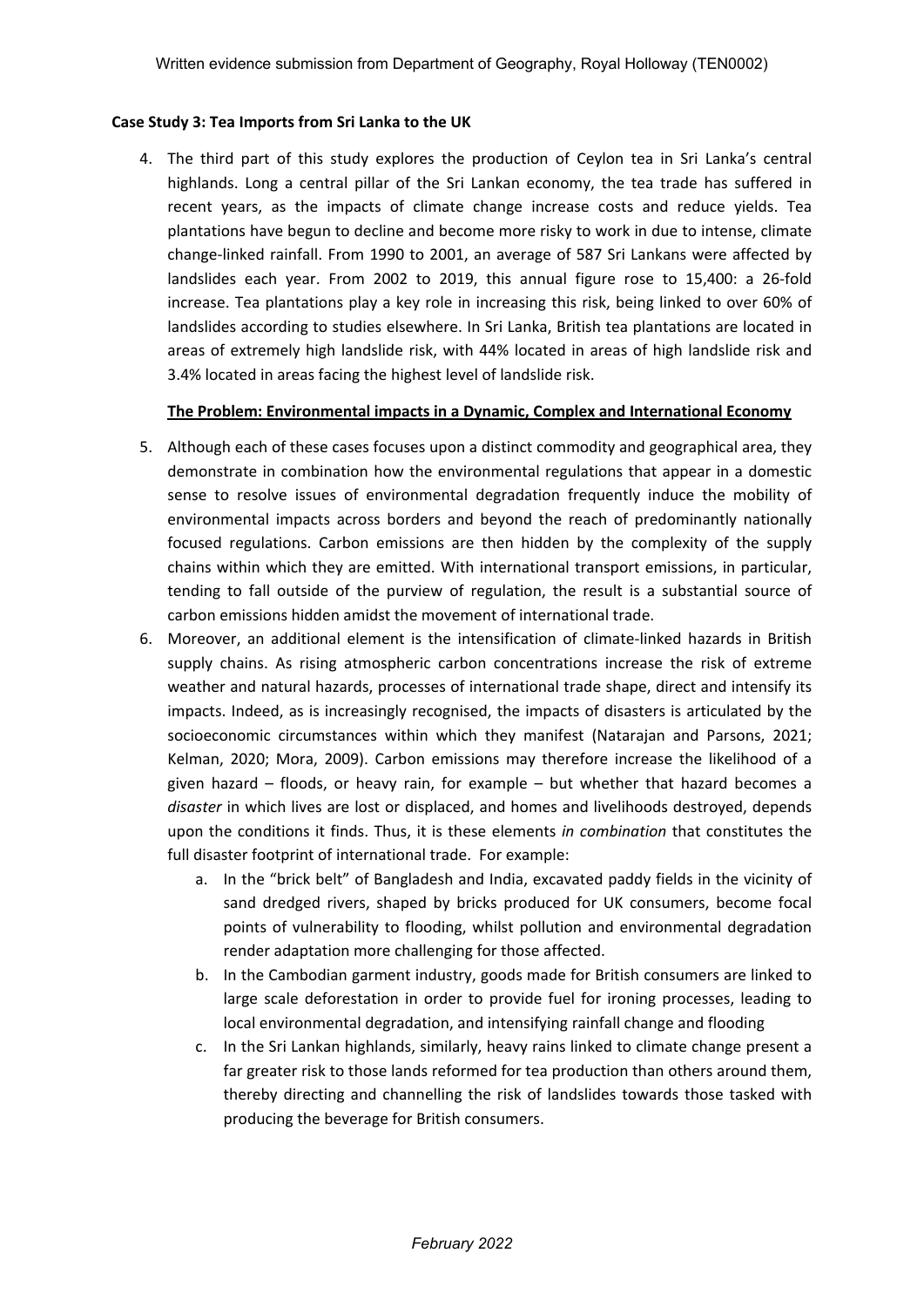7. Tackling these intensified risks in British supply chains requires, overarchingly, a shift in emphasis across multiple sectors of governance and corporate practice, yet before this may be achieved it requires a renovation of the manner in which environmental impacts and policies are conceptualised, in order to connect the dislocated policy spheres of adaptation, mitigation and corporate governance.

## **Recommendation 1: Accounting for Emissions**

- 8. The ongoing dominance of domestic carbon emissions accounting presents a key issue for climate governance. Nevertheless, although advocated against on a number of fronts in recent years (WWF, 2020a; Moran et al., 2018; House of Commons Energy and Climate Change Committee, 2012), it remains a difficult point to address both because national responsibility for environmental impacts is enshrined in all major environmental treaties, from Paris to Kyoto (Nielsen et al., 2020), but also because it tends to portray major global economies in a positive light, lending it support amongst influential political actors. The UK's success in reducing domestic carbon emissions by 44% since 1990 is a key case in point. Viewed in terms of what is consumed – rather than produced – within UK borders, carbon emissions have declined by at most 15% (WWF, 2020a). Yet without a clear motivation to transition to a footprint approach (Peters et al., 2011), the uptake of consumption-based and embodied emissions accounting remains limited.
- 9. Despite this problem of incentive, it is a key priority that carbon accounting transitions to supply chain-led model of emissions regulation. This is because as things stand, legal environmental standards effectively apply only to domestically produced products, whilst imported and supply chain emissions are subject to voluntary corporate standards (HM Government Environmental Reporting Guidelines, 2019). Rather than encouraging a reduction in emissions, the domestic framing instead encourages 'outsourcing' (Baumert et al., 2019; Malik and Lan, 2016) emissions overseas. In order to halt this process of burdenshifting, 'major economies must recognize that even strong regulation on domestic emissions in major economies may not be effective in reducing total global emissions due to their imported carbon footprint' (Moran et al., 2018: 8).

## **Recommendation 2: Coordination of Policy**

10. The recent announcement of the UK's sixth carbon budget in April 2021, saw the UK commit to reducing net carbon emissions by 78% compared to 1990 levels. Nevertheless, if these emissions are to be meaningfully eliminated, rather than simply moved, coordination of government policy is key. Central to ameliorating this broader issue is understanding how responsibility for complex, international supply chains and their impacts is disaggregated between government departments. As exemplified in the UK government Environmental Reporting guidelines (2019), domestic environmental management, waste and sustainability are managed by The Department for Environment, Food and Rural Affairs [DEFRA], whilst carbon accounting and supply chain emissions fall under the remit of the Department for Business, Energy and Industrial Strategy [BEIS]. Adaptation to climate change impacts domestically is overseen by DEFRA in partnership with the Environment Agency, amongst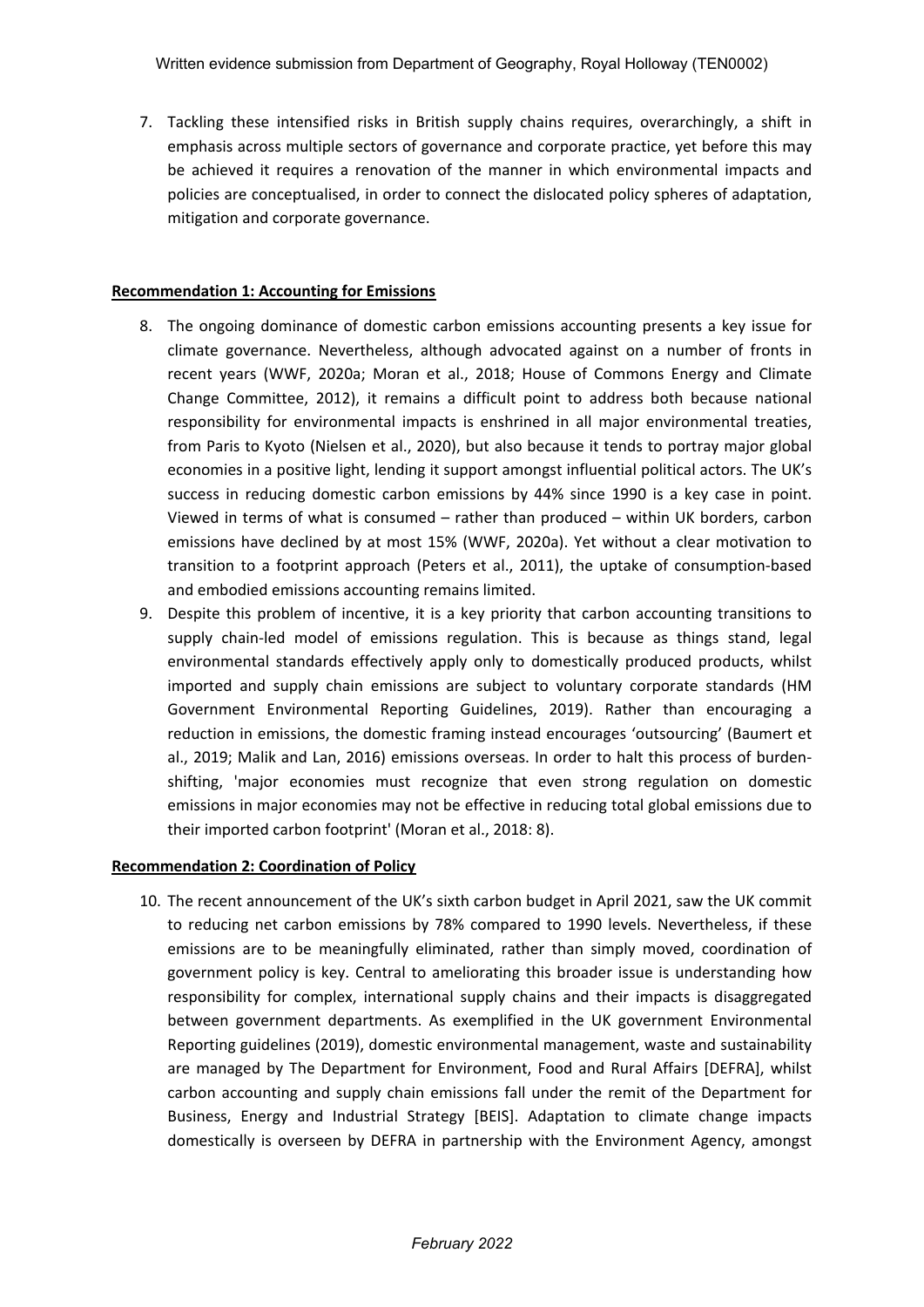others, whilst adaptation overseas is the remit of the Foreign, Commonwealth and Development Office [FCDO].

- 11. This range of actors involved in the management of UK climate change reflects the breadth and scale of the issue. Yet the distinct approaches to governance practiced by each agency introduces issues of competing and sometimes counterproductive incentives. Whereas domestic environmental regulations are stringently monitored, and domestic carbon accounting mandated, supply chain environmental impacts and emissions are subject only to voluntary reporting. In some respects, this reflects the contrasting remits of DEFRA – responsible squarely for domestic environmental management – and BEIS – whose dual responsibility for both 'business' and 'industrial strategy' that incentivises a lighter tough on regulation. Nevertheless, the ultimate result is to incentivise offshoring of emissions and industrial environmental impacts, a process demonstrated throughout this report.
- 12. In contributing to the intensity of climate change impacts overseas, therefore, strict domestic industrial regulations set out by DEFRA, combined with somewhat looser international guidelines set out by BEIS, effectively undermine the sustainable development and adaptation goals overseen by the FCDO. This is not only environmentally damaging, but fiscally inefficient. Yet in a positive sense, the coordination of government objectives and budgets has the potential not only to deliver meaningful improvements in the sustainability of UK business, but to do so without additional investment of government funding.
- 13. UK government agencies related to industry, development and climate finance must be encouraged to work collaboratively, rather than discretely, in order that their goals complement each other rather than working against one another. First, further coordination of regulation between DEFRA and BEIS – including more stringent supply chain monitoring intended to match the regulation set out by DEFRA – will attend to reducing the incentive to offshore emissions. Second, co-ordination of BEIS supply chain regulation with FCDO development and adaptation goals is needed, in order to ensure that British business overseas does not contribute to undermining FCDO funded adaptation and sustainable development programs in the global South.

## **Recommendation 3: Definition of Supply Chains**

- 14. In the context of our increasingly interconnected global economy, a key issue facing both carbon emission mitigation and climate change adaptation efforts is the difficulty of delineating the true extent of the supply chains contributing to the production of UK goods. Companies are currently given the freedom to define their own supply chain, both for their (voluntary) emission reporting obligations and for the purposes of any commercial claims made concerning waste, recycling and environmental impacts. This self-definition of supply chains presents significant problems in terms of emissions reporting. Neither buyers themselves, nor intermediary firms along the supply chain, are incentivised by this system to discern the complex processes that supply them, resulting in oversimplified supply chains in which only primary actors are represented.
- 15. This system presents three problems. First, it incentives the subcontracting of more environmentally destructive processes to subsidiary operations, beyond the regulation of buyers oversight: a process that renders supply chains artificially simple to regulate. Second, it allows supply chains to be conceptually shortened, often hiding the true distances travelled by raw materials in the course of producing UK goods. Third, it elides the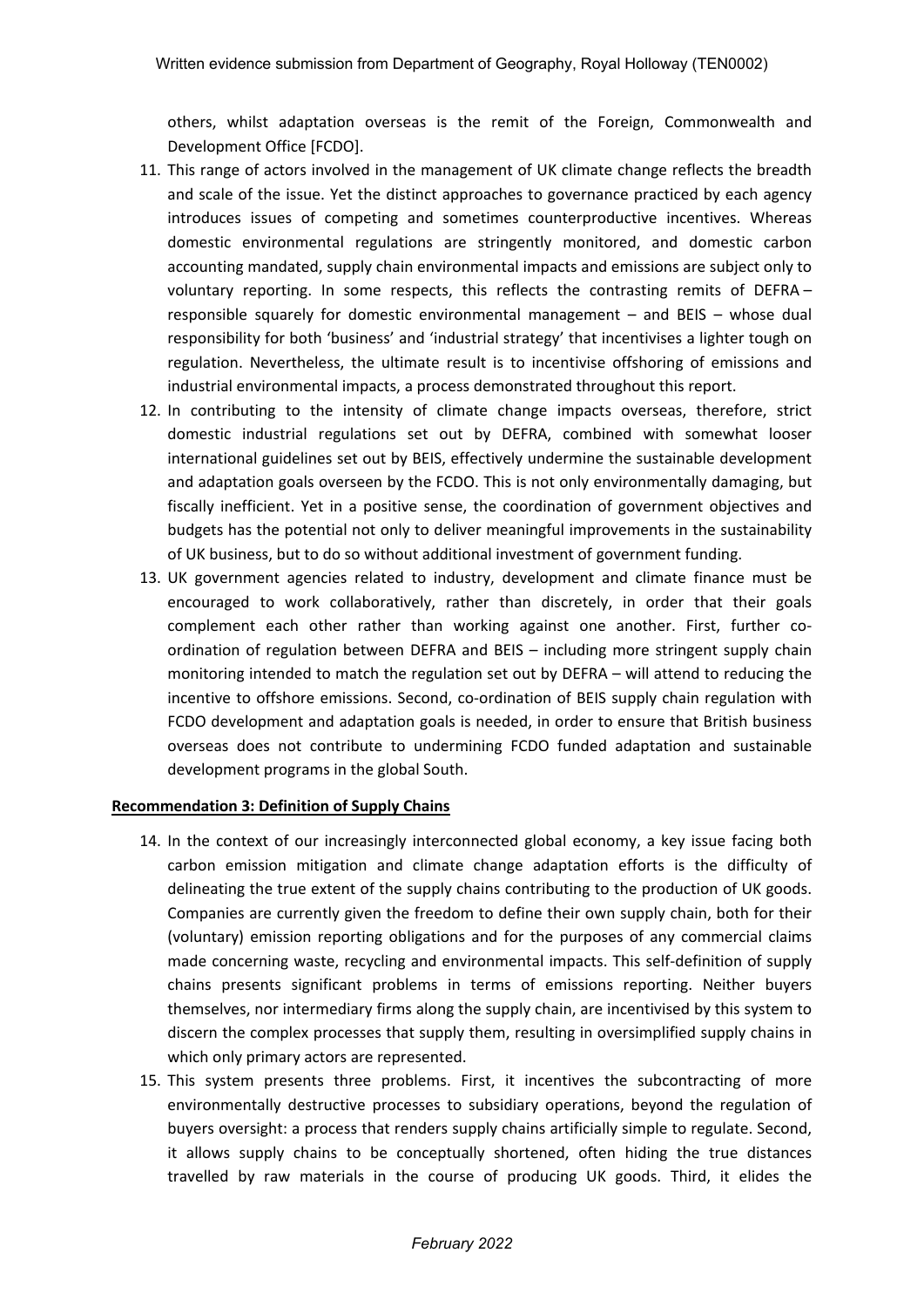complexity of production processes, presenting supply chains as fundamentally linear, where in reality they depend on networks of industrial producers working in collaboration, each element of which carries its own environmental impact.

16. Given the announcement, in the recent sixth carbon budget, that emissions from shipping will form part of the UK's net zero commitments, this failure to account for the true extent of supply chains and the systems of shipping that support them, presents a significant issue. In the case of the garment industry, current assessments of the length of shipping supply chains  $-$  and thus the carbon emissions with which they are associated  $-$  are significant underestimates and it is likely that similar issues prevail elsewhere. Greater regulation and oversight of the provenance of raw materials within complex supply chains is therefore an essential precondition not only for meaningful compliance with the UK's upcoming carbon commitments, but also the ability to monitor the environmental impacts of UK trade as a whole. To be genuinely meaningful, moreover, such monitoring must extend beyond a reliance on voluntary self-reporting of corporate supply chains.

## **Recommendation 4: Intensified Climate Impacts in the Global Economy**

- 17. As highlighted in the case of Cambodia, Sri Lanka and the South Asian brick belt, the contexts within which climate impacts emerge are structured in predictable ways by economic processes, shaping the manifestation of climate change in certain areas, and thus directing and intensifying its impacts. Whether this takes the form of local resource depletion, such as water or forest wood; or local environmental degradation in the form of water or airborne pollutants, the impact on health and livelihoods compromises the adaptive capacity of those affected, intensifying the impacts of the changing climate where they are felt. These local environmental impacts worsen the impacts of climate change in the vicinity of production processes, shaping a geography of climatic precarity in which large scale climatic and local economic factors combine to generate an intensified geography of climate change impacts.
- 18. Those subject to this kind of complex climate risk face high levels of exposure to climatic hazards, low levels of capital to adapt and high levels of risk intensification engendered by local environmental degradation linked to supply chains extending beyond the local area. That these supply chains are often linked to global Northern consumers presents both responsibility and opportunity: the necessity to act, but also the ability to do so. Understanding climate impacts in this context therefore requires a monitoring framework capable of extending beyond geographical boundaries, in order to better reflect the mobile processes of trade shaping environmental change in the global South.